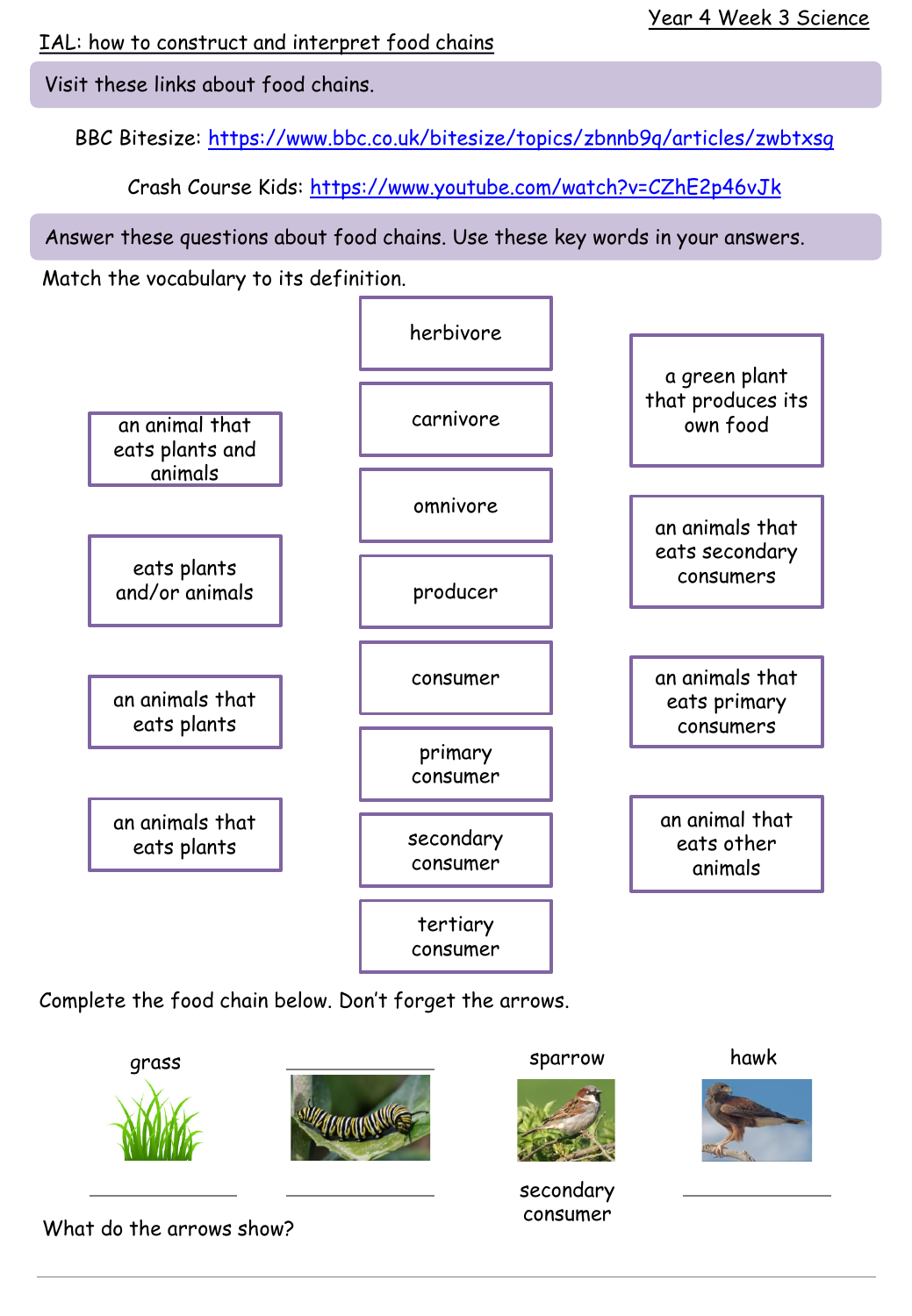

Where do the green plants get their energy from as a producer?

What in the food chain above is the secondary consumer? Why?

Order and draw a snake, grasshopper, plant and frog below into a food chain. Label them as producers or consumers.









What would happen in the food chain if there were suddenly less grasshoppers?

This is a food web. Write as many statements as you can about this food web. What would happen if one animal suddenly grew or shrunk in number?

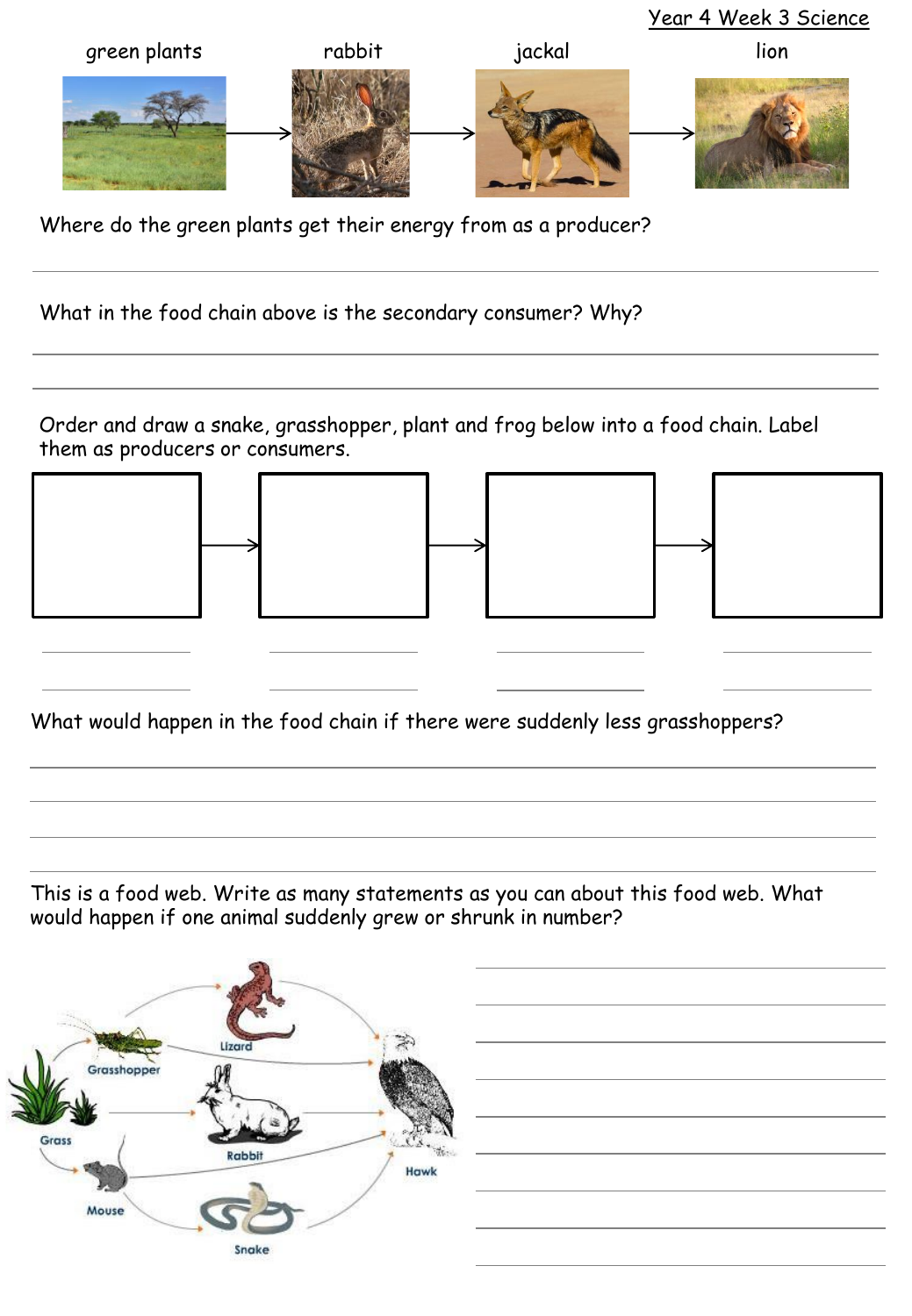## IAL: about Roman mosaics

Use research to find out about Roman mosaics.

- Use websites such as the ones below or books to find out as much as you can about Roman mosaics.
- Choose a favourite mosaic from the ones you find and write sentences about it.
- Present your work in a way of your choice a poster, a fact file, a presentation.

Questions to think about:

- Where is it from?
- What is it showing?
- What could historians learn from it?
- How was it discovered?
- Does it have a border? How would you describe it?
- How were mosaics made?
- Why were mosaics made and by whom?

[Gallery of Roman mosaic images](https://www.bbc.co.uk/history/ancient/romans/mosaics_gallery.shtml) from bbc.co.uk

[Images with interesting associated facts](http://www.gwydir.demon.co.uk/jo/mosaic/mkmosaic.htm) from gwydir.demon.co.uk

[An interactive, animated question-answer activity](https://www.rammtimetrail.org.uk/mosaic/) from ramtimetrail.org.uk

[Good information page](http://primaryfacts.com/3577/roman-mosaics-facts-and-information) from primaryfacts.com

[Roman mosaics](https://en.wikipedia.org/wiki/Roman_mosaic) from wikipedia.org

Create your own mosaics with this website:

<http://www.gwydir.demon.co.uk/jo/mosaic/mkmosaic.htm>

Take inspiration from the mosaics you looked at and design your own mosaic here.